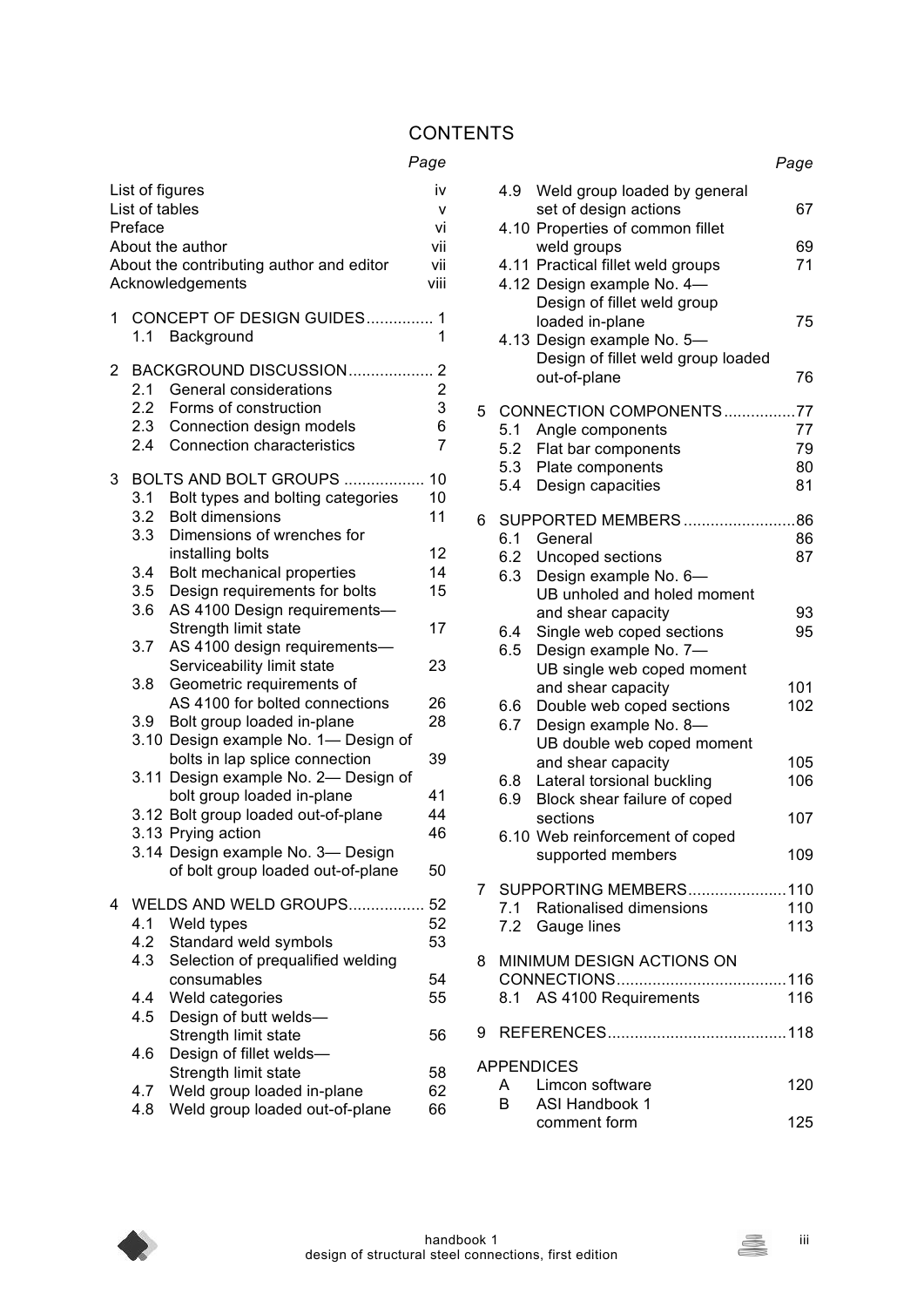# LIST OF FIGURES

#### *Page*

|           | raye                                          |
|-----------|-----------------------------------------------|
| Figure 1  | Rigid connections  4                          |
| Figure 2  | Simple connections  5                         |
| Figure 3  | Moment rotation characteristics               |
|           |                                               |
| Figure 4  | End plate tear-out failure edge               |
|           |                                               |
| Figure 5  | End plate tear-out failure force              |
|           |                                               |
|           |                                               |
| Figure 6  | End plate tear-out, simple case  16           |
| Figure 7  | Lap joint and brace/gusset                    |
|           |                                               |
| Figure 8  | Bolt group subject to in-plane                |
|           |                                               |
| Figure 9  | Bolt group subject to shear                   |
|           |                                               |
| Figure 10 | Bolt group subject to a general               |
|           |                                               |
| Figure 11 | Graphical relationship-Bolt force             |
|           | to component displacement 30                  |
|           | Horizontal and vertical bolt                  |
| Figure 12 |                                               |
|           | forces at an extreme bolt 31                  |
|           | Figure 13 Single bolt column loaded           |
|           |                                               |
|           | Figure 14 Single bolt column-Forces           |
|           | and edge distances for end plate              |
|           | tear-out or bearing failure  33               |
|           | Figure 15 Double bolt column loaded           |
|           |                                               |
|           | Figure 16 Double bolt column-Forces           |
|           | and edge distances for end plate              |
|           |                                               |
|           | tear-out or bearing failure  36               |
|           | Figure 17 Bolted plate splice  39             |
|           | Figure 18 Bolt group loaded in-plane 41       |
| Figure 19 | Bolt group loaded out-of-plane-               |
|           | Design actons 44                              |
|           | Figure 20 Double bolt column geometry  45     |
| Figure 21 | Prying mechanism in T-stub                    |
|           |                                               |
|           | Figure 22 Graphical relationship-Bolt         |
|           | load/applied load for a stiff                 |
|           | T-stub flange  47                             |
|           | Figure 23 Graphical relationship-Bolt         |
|           |                                               |
|           | load/applied load for a flexible              |
|           | T-stub flange  47                             |
|           | Figure 24 T-stub critical dimensions and      |
|           | design actions  48                            |
|           | Figure 25 T-stub parameters  48               |
|           | Figure 26 Bolt group loaded out-of-plane  50  |
|           | Figure 27 T-stub geometry  51                 |
|           |                                               |
|           | Figure 29 Symbols for welds on drawings  53   |
|           | Figure 30 Design throat thickness of          |
|           | incomplete penetration butt weld 57           |
|           |                                               |
|           | Figure 31 Design throat thickness of          |
|           |                                               |
|           | Figure 32 Design actions on a fillet weld  60 |

| Page                                             |
|--------------------------------------------------|
| Figure 33 Design forces per unit length          |
| parallel to weld group axes $x, y, z$ .61        |
| Figure 34 Fillet weld subject to longitudinal    |
| and transverse shear forces61                    |
| Figure 35 General fillet weld group63            |
| Figure 36 Horizontal and vertical weld           |
| component forces at a point                      |
|                                                  |
| Figure 37 Fillet weld group loaded               |
|                                                  |
| Figure 38 General fillet weld group67            |
|                                                  |
| Figure 39 Possible critical points in            |
| particular fillet weld group71                   |
| Figure 40 Fillet weld group loaded in-           |
|                                                  |
| Figure 41 Two parallel vertical welds            |
| loaded out-of-plane 72                           |
| Figure 42 Two parallel horizontal welds          |
| loaded out-of-plane 74                           |
| Figure 43 Fillet weld group loaded in-plane75    |
| Figure 44 Fillet weld group loaded               |
|                                                  |
| Figure 45 Rectangular connection                 |
| component geometry81                             |
| Figure 46 Rectangular component design           |
| moment capacity-Major axis82                     |
| Figure 47 Rectangular component design           |
| moment capacity-Minor axis82                     |
| Figure 48 Rectangular component design           |
| capacity in axial tension 83                     |
| Figure 49 Examples of block shear                |
| failure in components 84                         |
| Figure 50 Block shear area in components 85      |
| Figure 51 Section with holes in both flanges .88 |
|                                                  |
| Figure 52 Section with holes in one flange  88   |
| Figure 53 Section with holes in one flange 89    |
| Figure 54 Single web coped (SWC) sections 95     |
| Figure 55 SWC universal beam (UB) 95             |
| Figure 56 T-Section of SWC UB showing            |
| elastic neutral axis96                           |
| Figure 57 SWC UB T-section with plastic          |
| neutral axis in web96                            |
| Figure 58 SWC UB T-section with plastic          |
| neutral axis in the flange 97                    |
| Figure 59 SWC universal beam example 101         |
| Figure 60 Double web coped (DWC)                 |
|                                                  |
| Figure 61 Elastic neutral axis in                |
| DWC section 103                                  |
| Figure 62 DWC universal beam example  105        |
| Figure 63 Block shear failure in DWC             |
|                                                  |
| Figure 64 Block shear area in SWC                |
| and DWC members108                               |
| Figure 65 Web reinforcement of coped             |
| supported members109                             |
|                                                  |